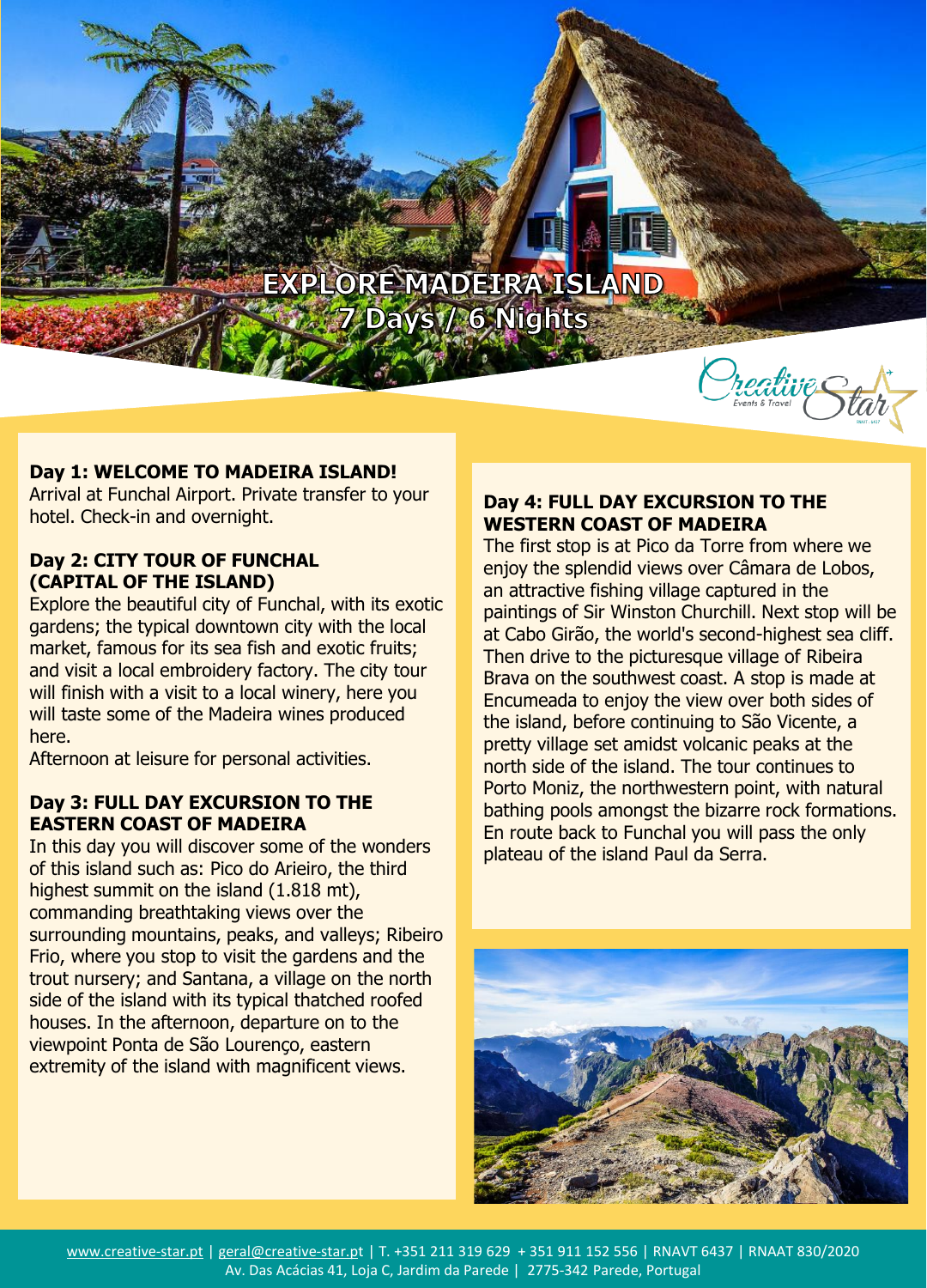## EXPLORE MADEIRA ISLAND **7 Days1/ 6 Nights**

#### **Day 5: HALF DAY EXCURSION TO EIRA DO SERRADO**

You will be blessed with some of the most beautiful places with marvelous views of the island: Pico dos Barcelos, with a viewpoint from where you can admire a beautiful view over Funchal; Eira do Serrado, with a viewpoint (1.094 mts) overlooking the valley of Curral das Freiras ("Nun's Valley"), which is a little village built in the crater of an extinct volcano. Another excellent views over the village and the mountains will waiting for you: Funchal Hill, known as the "Monte", one of the oldest parts of the city of Funchal, with beautiful sights over the ocean and Funchal city.

## **Day 6: AT LEISURE IN MADEIRA. EVENING TYPICAL DINNER**

Day at leisure to explore the island by yourself. Farewell dinner at a typical Madeira restaurant where the main dish is the Espetada (beef on a skewer spiced and grilled over an open fire) and other delicacies of Madeira cookery (coffee & wine included). A Folklore group will be dancing during dinner and you will be invited to join them in these traditional dances.

## **Day 7: FLIGHT BACK HOME**

You will say good bye to this beautiful Portuguese island.

Departure to the Airport provided by a private transfer.

|                 | <b>DOUBLE ROOM</b><br>(PAX SHARING<br>A ROOM) | <b>SINGLE</b><br><b>SUPPLEMENT</b> |
|-----------------|-----------------------------------------------|------------------------------------|
| <b>5* HOTEL</b> | € 862                                         | $\epsilon$ 543                     |
| 4* HOTEL        | € 748                                         | € 451                              |
| 3* HOTEL        | € 669                                         | € 309                              |

#### RATE PER PERSON IN EUROS (€) QUOTED FOR MINIMUM OF 6 PERSONS VALID OFFER: JANUARY 1 – DECEMBER 31, 2022